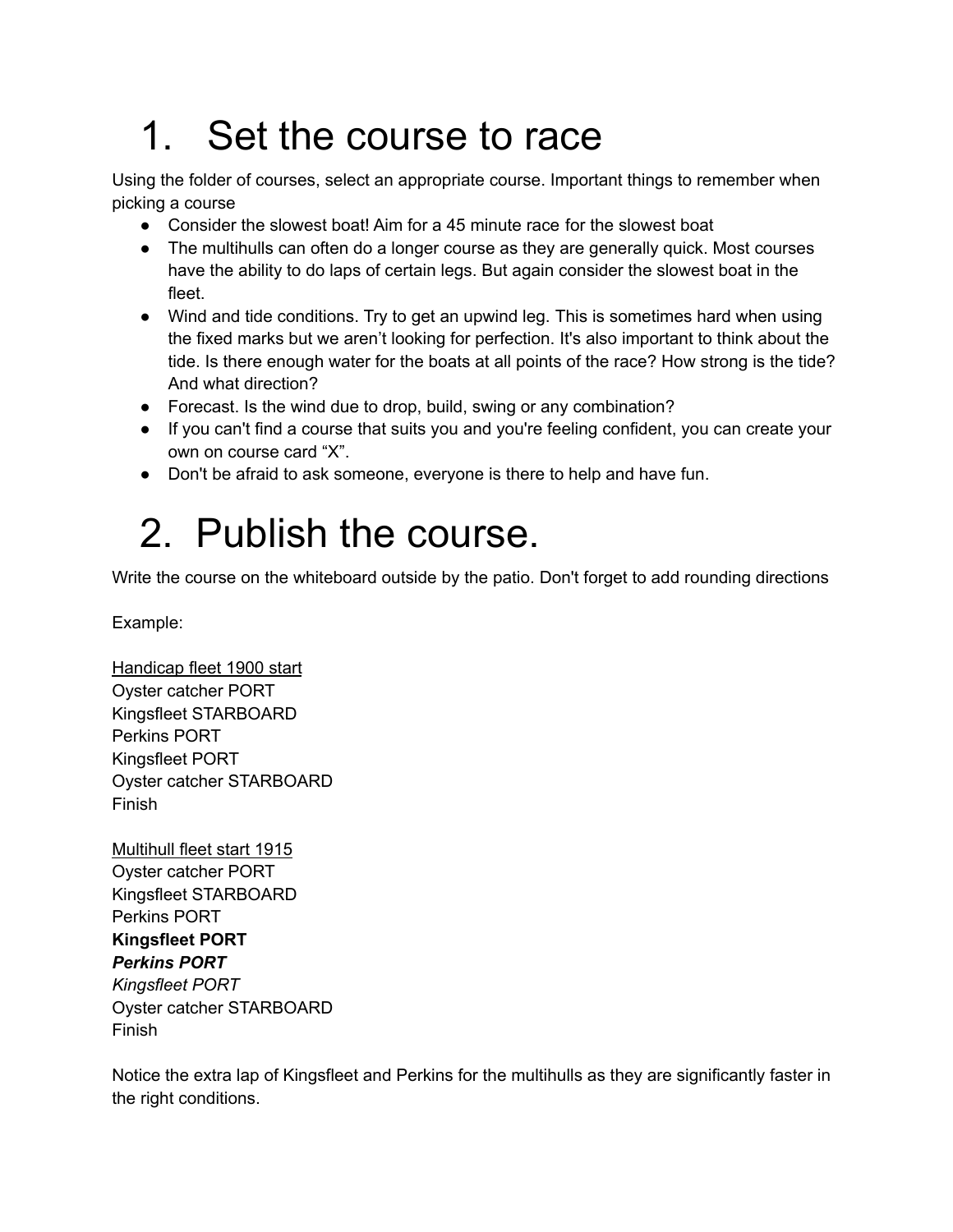# 3. General preparations

Get these flags out and ready along with the digital clock from the set of drawers. Turn all the plugs on by the door and follow the instructions next to the radio to turn it on. One of the rescue boats("GILES" or "MISS DEBEN") may call you to ask for the number of competitors sailing. Listen out for them calling for "Ferry Base"

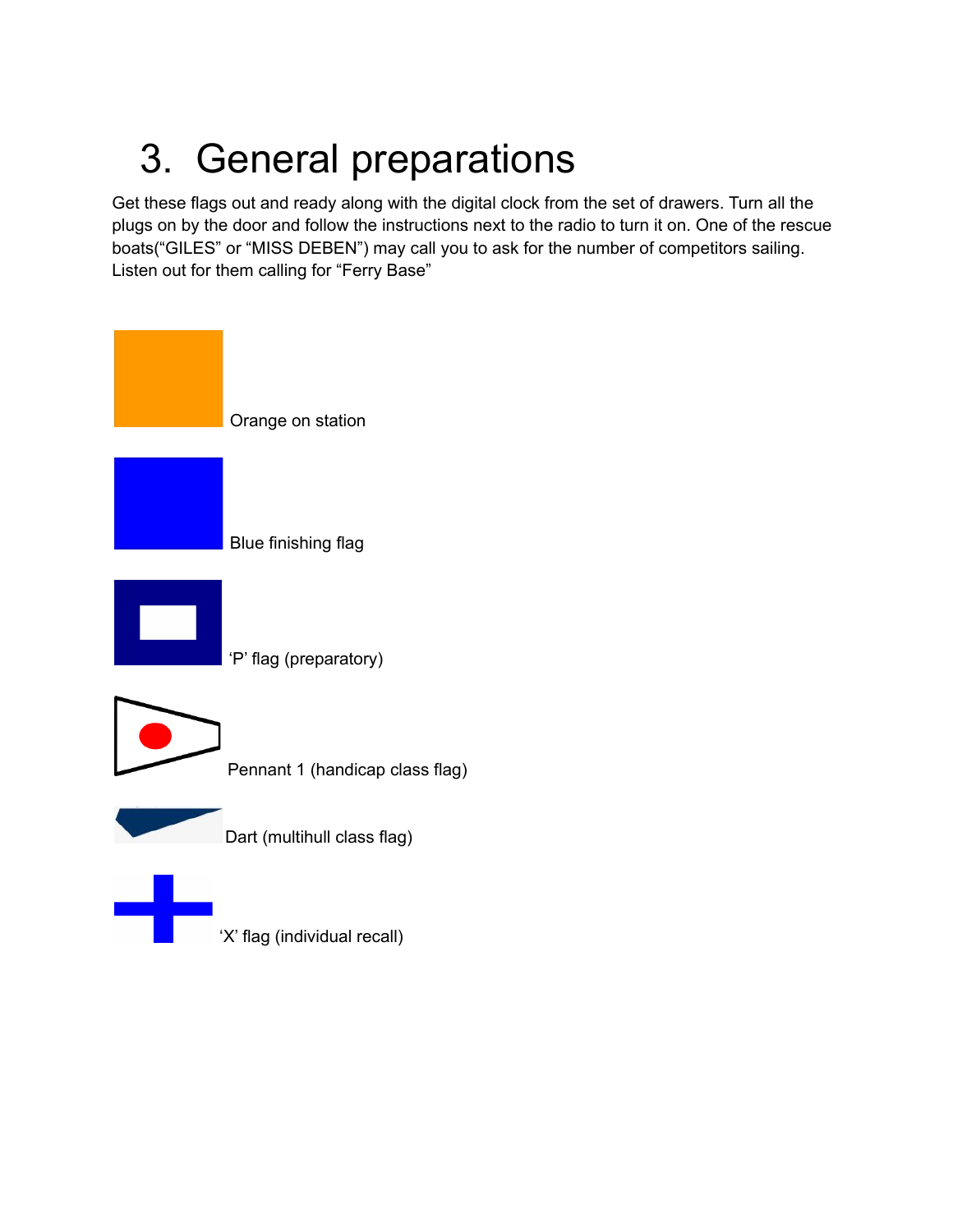# 4. Fill in the entry form

Currently with covid, entry can be done online or by shouting up to the Crows Nest from outside before a competitor launches. So you will need to fill out one sheet for each fleet. The Sailing Captain or Rear Commodore of sailing will provide you with a list of online entries. The entry sheets can be found in the set of drawers.

#### 5. Get your flags ready

On the middle halyard put the orange flag  $\vert$  . The set of they toggle on or tie with a bowline. Check it's secure!) It's a good idea to test the horn at this point. Make sure the horn is plugged in and has power. Open the window in front of the horn and rest it on the lip. When ready press the red button for 1 second. While one person does this the second raises the orange flag. You are now "on station".



You are now ready to start the 1st race.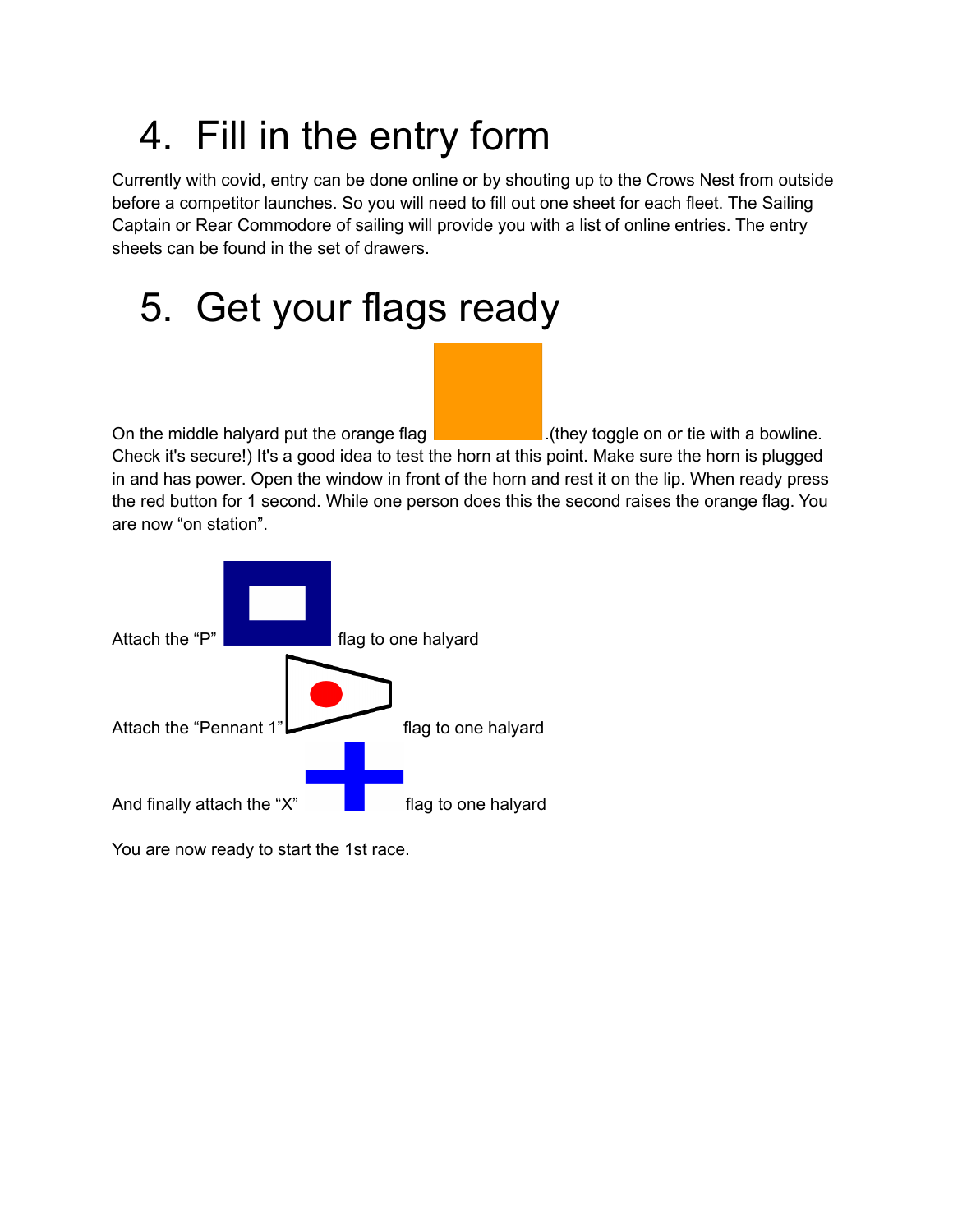# 6. Starting sequence for Handicap fleet

With one person prepared at the horn and one person prepared at the halyards you are now ready to start the race. It's easiest for the person at the horn to count down to each phase. This is the starting sequence for our usual start time of 1900hrs for the handicap fleet

|                       | Flags up/down | <b>Sound signals</b> | Countdown<br><b>Timings</b> |
|-----------------------|---------------|----------------------|-----------------------------|
| <b>Warning signal</b> | up            | 1 sound              | 5 minutes<br>(1855hrs)      |
| <b>Preparatory</b>    | up            | 1 sound              | 4 minutes<br>(1856hrs)      |
| One minute            | down          | 1 sound              | 1 minute<br>(1859hrs)       |
| GO                    | down          | 1 sound              | 0<br>(1900hrs)              |

If a boat or boats are over the line(the flag puller has a good sight down the line so will call this)

another sound signal is given (within 5 seconds of the start) and the " $X$ " is raised. Make a note of all sail numbers that were over the line. These boats need to return and "re cross" the line once all boats have done this the "X" flag can come down. Keep a good note of who does or doesn't come back. If boats have not returned, the "X" flag comes down after four minutes, this will be 1904hrs.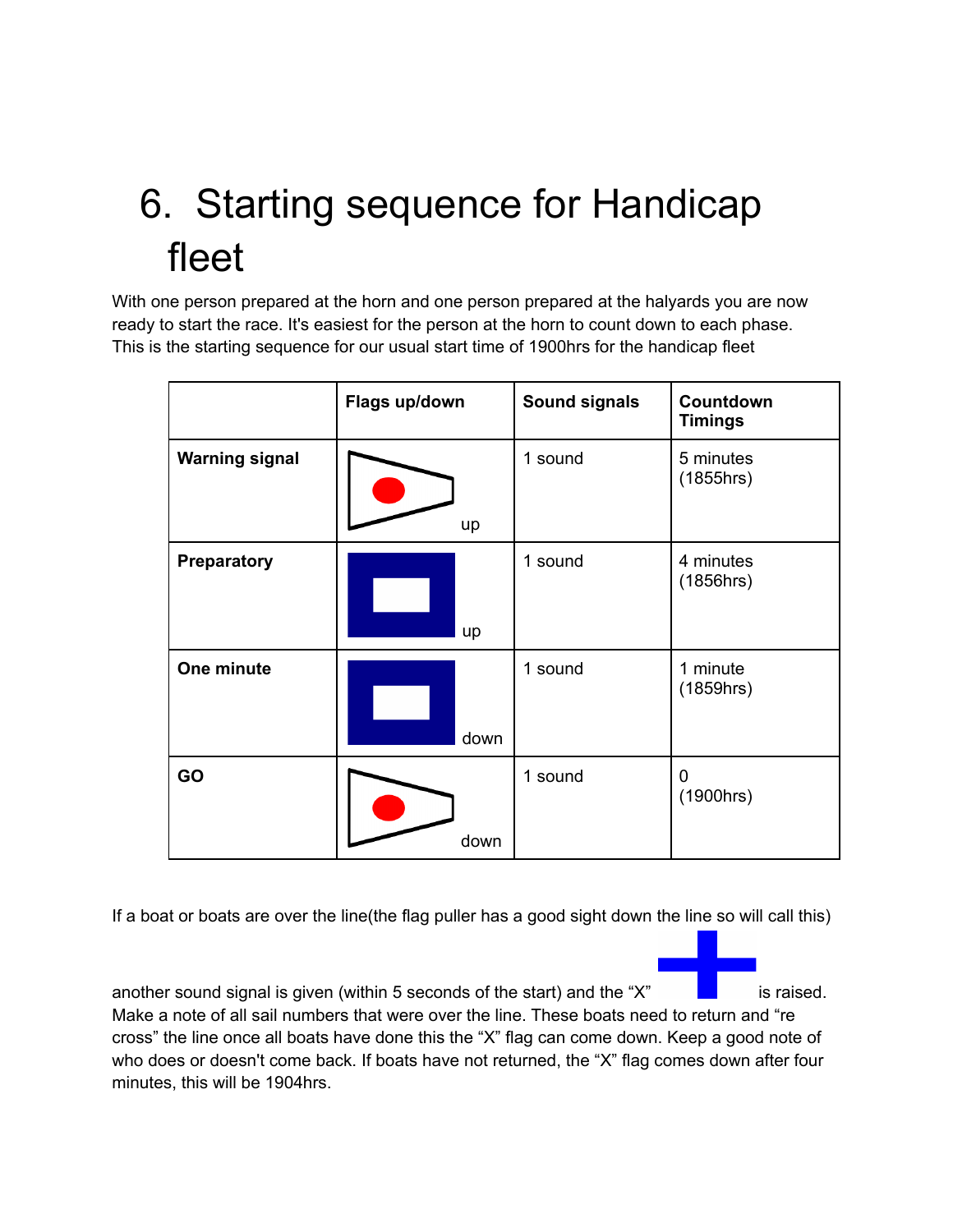# 7. Starting sequence for multihull fleet Next remove the "Pennant 1" flag and replace it with "Multihull class" flag

Again with one person prepared at the horn and one person prepared at the halyards you are now ready to start the race. It's easiest for the person at the horn to count down to each phase. This is the starting sequence for our usual start time of 1915hrs for the handicap fleet

|                       | Flags up/down | <b>Sound signals</b> | Countdown<br><b>Timings</b> |
|-----------------------|---------------|----------------------|-----------------------------|
| <b>Warning signal</b> | up            | 1 sound              | 5 minutes<br>(1910hrs)      |
| Preparatory           | up            | 1 sound              | 4 minutes<br>(1911hrs)      |
| One minute            | down          | 1 sound              | 1 minute<br>(1914hrs)       |
| GO                    | down          | 1 sound              | 0<br>(1915hrs)              |

If a boat or boats are over the line(the flag puller has a good sight down the line so will call this)

another sound signal is given (within 5 seconds of the start) and the " $X$ " is raised. Make a note of all sail numbers that were over the line. These boats need to return and "re cross" the line once all boats have done this the "X" flag can come down. Keep a good note of who does or doesn't come back. If boats have not returned, the "X" flag comes down after four minutes,this will be 1919hrs.